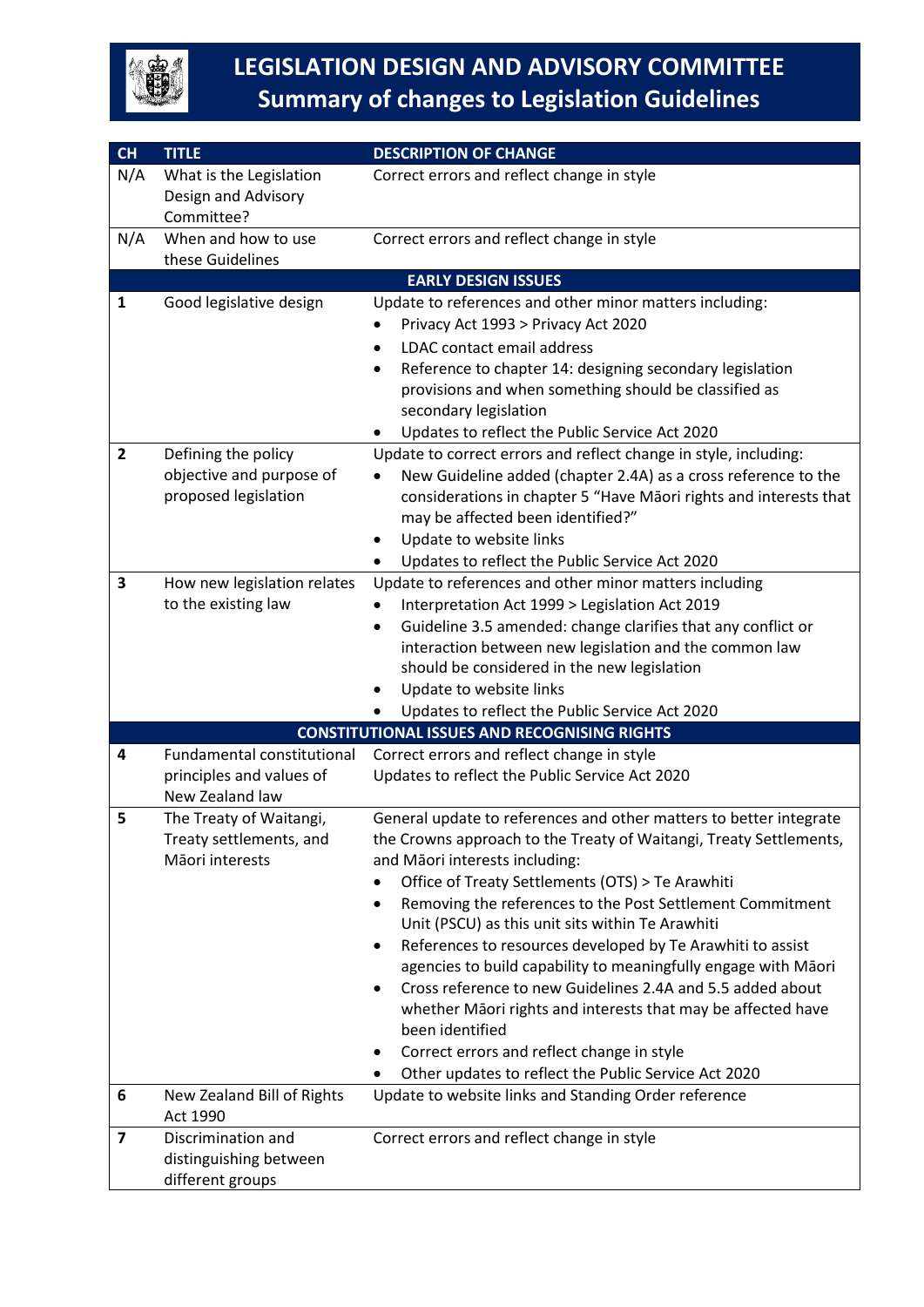

| 8  | Privacy and dealing with<br>information about people               | Update to reflect the Privacy Act 2020, including<br>References Privacy Act 1993 > Privacy Act 2020<br>Guideline 8.1 updated to reflect that legislation can override<br>information privacy principles 6, 11, and 12 without containing<br>an express override provision<br>Guideline 8.4 updated to reflect that if legislation needs to deal<br>with complaints arising from alleged breaches of information<br>privacy principles, it should ensure the Privacy Act procedure<br>applies<br>Guideline 8.5 updated to reflect that information privacy<br>principle 12 sets out when an agency may disclose information<br>to a foreign person or entity in relation to information privacy<br>principle 11 |
|----|--------------------------------------------------------------------|----------------------------------------------------------------------------------------------------------------------------------------------------------------------------------------------------------------------------------------------------------------------------------------------------------------------------------------------------------------------------------------------------------------------------------------------------------------------------------------------------------------------------------------------------------------------------------------------------------------------------------------------------------------------------------------------------------------|
| 9  | <b>Treaties and international</b>                                  | <b>INTERNATIONAL ISSUES</b><br>Correct errors and reflect change in style                                                                                                                                                                                                                                                                                                                                                                                                                                                                                                                                                                                                                                      |
|    | obligations                                                        |                                                                                                                                                                                                                                                                                                                                                                                                                                                                                                                                                                                                                                                                                                                |
| 10 | Dealing with conduct,<br>people, and things outside<br>New Zealand | No changes                                                                                                                                                                                                                                                                                                                                                                                                                                                                                                                                                                                                                                                                                                     |
|    |                                                                    | <b>ISSUES RELEVANT TO ALL LEGISLATION</b>                                                                                                                                                                                                                                                                                                                                                                                                                                                                                                                                                                                                                                                                      |
| 11 | Applying an Act to the                                             | Update to references and other minor matters, including                                                                                                                                                                                                                                                                                                                                                                                                                                                                                                                                                                                                                                                        |
|    | Crown                                                              | State Sector Act 1988 > Public Service Act 2020                                                                                                                                                                                                                                                                                                                                                                                                                                                                                                                                                                                                                                                                |
|    |                                                                    | Interpretation Act 1999 > Legislation Act 2019                                                                                                                                                                                                                                                                                                                                                                                                                                                                                                                                                                                                                                                                 |
|    |                                                                    | State sector > public service agencies                                                                                                                                                                                                                                                                                                                                                                                                                                                                                                                                                                                                                                                                         |
|    |                                                                    | Other updates to reflect the Public Service Act 2020                                                                                                                                                                                                                                                                                                                                                                                                                                                                                                                                                                                                                                                           |
| 12 | Affecting existing rights,<br>duties, and situations and           | General update to all references and other minor matters, including<br>Interpretation Act 1999 > Legislation Act 2019                                                                                                                                                                                                                                                                                                                                                                                                                                                                                                                                                                                          |
|    | addressing past conduct                                            | Removing references that are no longer current                                                                                                                                                                                                                                                                                                                                                                                                                                                                                                                                                                                                                                                                 |
| 13 | Interpretation and                                                 | Update to align with the Legislation Act 2019, with particular focus                                                                                                                                                                                                                                                                                                                                                                                                                                                                                                                                                                                                                                           |
|    | application of legislation                                         | on Part 2 that provides for:                                                                                                                                                                                                                                                                                                                                                                                                                                                                                                                                                                                                                                                                                   |
|    | [note chapter name                                                 | principles of interpretation                                                                                                                                                                                                                                                                                                                                                                                                                                                                                                                                                                                                                                                                                   |
|    | change]                                                            | default definitions                                                                                                                                                                                                                                                                                                                                                                                                                                                                                                                                                                                                                                                                                            |
|    |                                                                    | rules that apply to the commencement, amendment, and repeal<br>of legislation                                                                                                                                                                                                                                                                                                                                                                                                                                                                                                                                                                                                                                  |
|    |                                                                    | rules that apply to time and distance.                                                                                                                                                                                                                                                                                                                                                                                                                                                                                                                                                                                                                                                                         |
|    |                                                                    | <b>ISSUES PARTICULARLY RELEVANT TO EMPOWERING SECONDARY LEGISLATION</b>                                                                                                                                                                                                                                                                                                                                                                                                                                                                                                                                                                                                                                        |
| 14 | Delegating law-making<br>powers                                    | Update to align with the Legislation Act 2019, with particular focus<br>on the legislative effect test and matters to take into account when<br>considering whether a delegated power should be identified as a<br>power to make secondary legislation<br>New guideline that provides guidance on when secondary legislation<br>should be subject to confirmation and a link to new supplementary                                                                                                                                                                                                                                                                                                              |
|    |                                                                    | material                                                                                                                                                                                                                                                                                                                                                                                                                                                                                                                                                                                                                                                                                                       |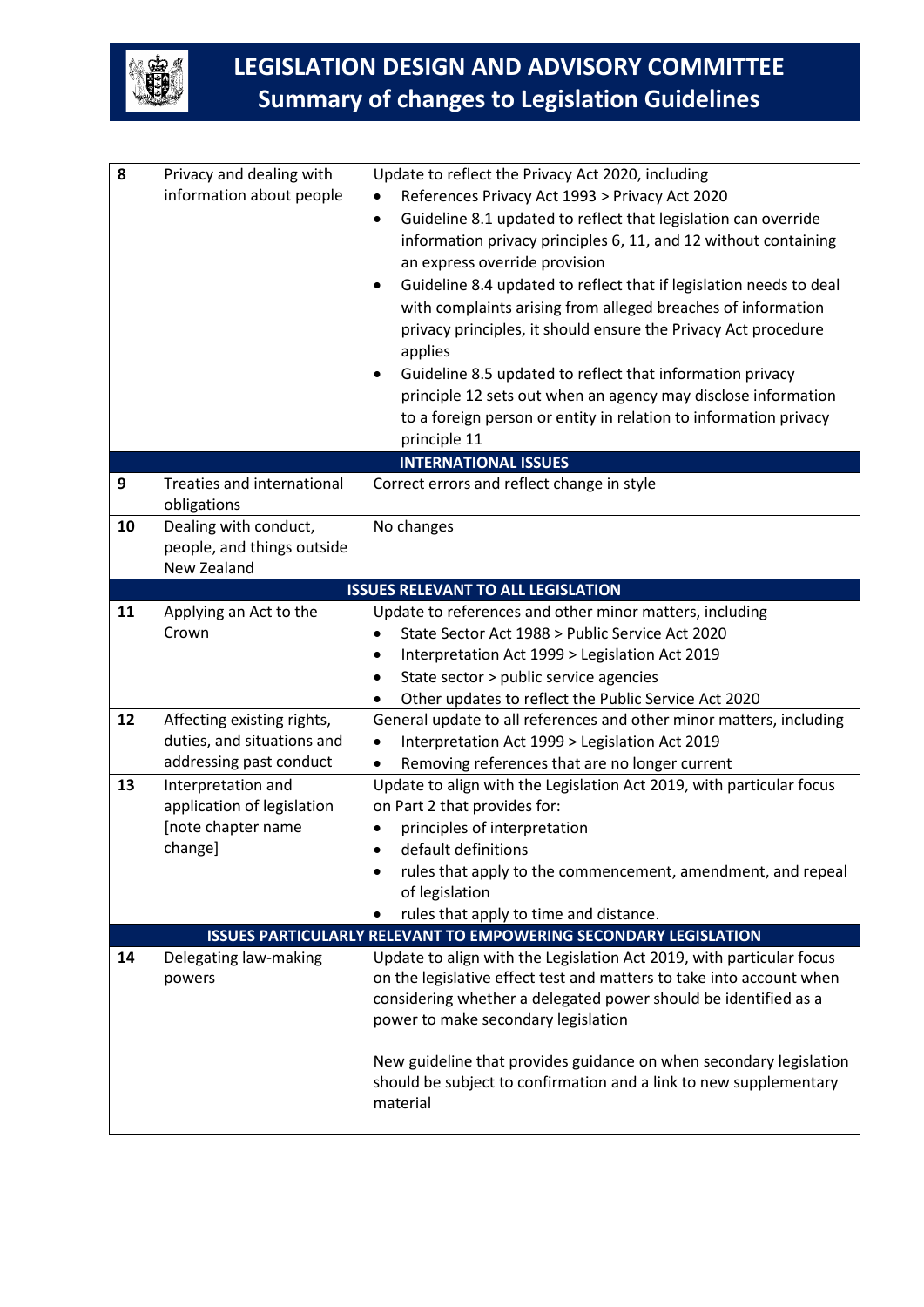

| 15 | Some specific types of            | Incorporation by reference section of the chapter updated to align                                   |
|----|-----------------------------------|------------------------------------------------------------------------------------------------------|
|    | empowering provisions             | with the Legislation Act 2019, including new requirements for an                                     |
|    |                                   | agency to consider when thinking about incorporation by reference                                    |
| 16 | Delegating powers to grant        | Update to align with the Legislation Act 2019, with particular focus                                 |
|    | exemptions [note chapter          | on the legislative effect test and matters to take into account when                                 |
|    | name change]                      | considering whether the power will be secondary legislation (and so                                  |
|    |                                   | subject to the publication, presentation, or disallowance procedures<br>in the Legislation Act 2019) |
| 17 | Authorising the charging of       | Update to align with the Legislation Act 2019, including:                                            |
|    | fees and levies                   | regulations > secondary legislation                                                                  |
|    |                                   | inserting references to chapter 14 and how the consideration                                         |
|    |                                   | relating to delegated powers apply to powers to set fees and                                         |
|    |                                   | levies. A delegated power to set fees or levies will ordinarily be                                   |
|    |                                   | considered legislative.                                                                              |
|    |                                   |                                                                                                      |
|    |                                   | Update to the chapter 17.3 principle "An Act must include an                                         |
|    |                                   | empowering provision that specifically authorises secondary                                          |
|    |                                   | legislation to prescribe a fee or levy"<br><b>NEW POWERS AND ENTITIES</b>                            |
| 18 |                                   | General update to all references and other minor matters, including:                                 |
|    | Creating a new statutory<br>power | <b>Standing Orders references</b>                                                                    |
|    |                                   | Interpretation Act 1999 > Legislation Act 2019                                                       |
|    |                                   | State Sector Act 1988 > Public Service Act 2020                                                      |
| 19 | Requiring decision-makers         | No changes                                                                                           |
|    | to consult                        |                                                                                                      |
| 20 | Creating a new public body        | Update to references and other minor matters, including:                                             |
|    |                                   | State Services Commission > Te Kawa Mataaho Public Service                                           |
|    |                                   | Commission                                                                                           |
|    |                                   | State Sector Act 1988 > Public Service Act 2020                                                      |
|    |                                   | Other updates to reflect the Public Service Act 2020                                                 |
|    |                                   | Including new definitions under chapter 20.3 for                                                     |
|    |                                   | "Interdepartmental Executive Boards", "Interdepartmental                                             |
|    |                                   | Ventures" and "Statutory Boards"                                                                     |
| 21 | Creating powers of search,        | Update to references - enactment > legislation                                                       |
|    | surveillance, and seizure         | <b>COMPLIANCE AND ENFORCEMENT</b>                                                                    |
| 22 | Ways to achieve                   | No changes                                                                                           |
|    | compliance and enforce            |                                                                                                      |
|    | legislation                       |                                                                                                      |
| 23 | Creating new, or relying on       | No changes                                                                                           |
|    | existing, civil remedies          |                                                                                                      |
| 24 | <b>Creating criminal offences</b> | Update to references and other minor matters, including                                              |
|    |                                   | Interpretation Act 1999 > Legislation Act 2019                                                       |
|    |                                   | References removed that are out of date                                                              |
| 25 | Creating infringement             | No changes                                                                                           |
|    | offences                          |                                                                                                      |
| 26 | Pecuniary penalties               | Updates to reflect the Public Service Act 2020                                                       |